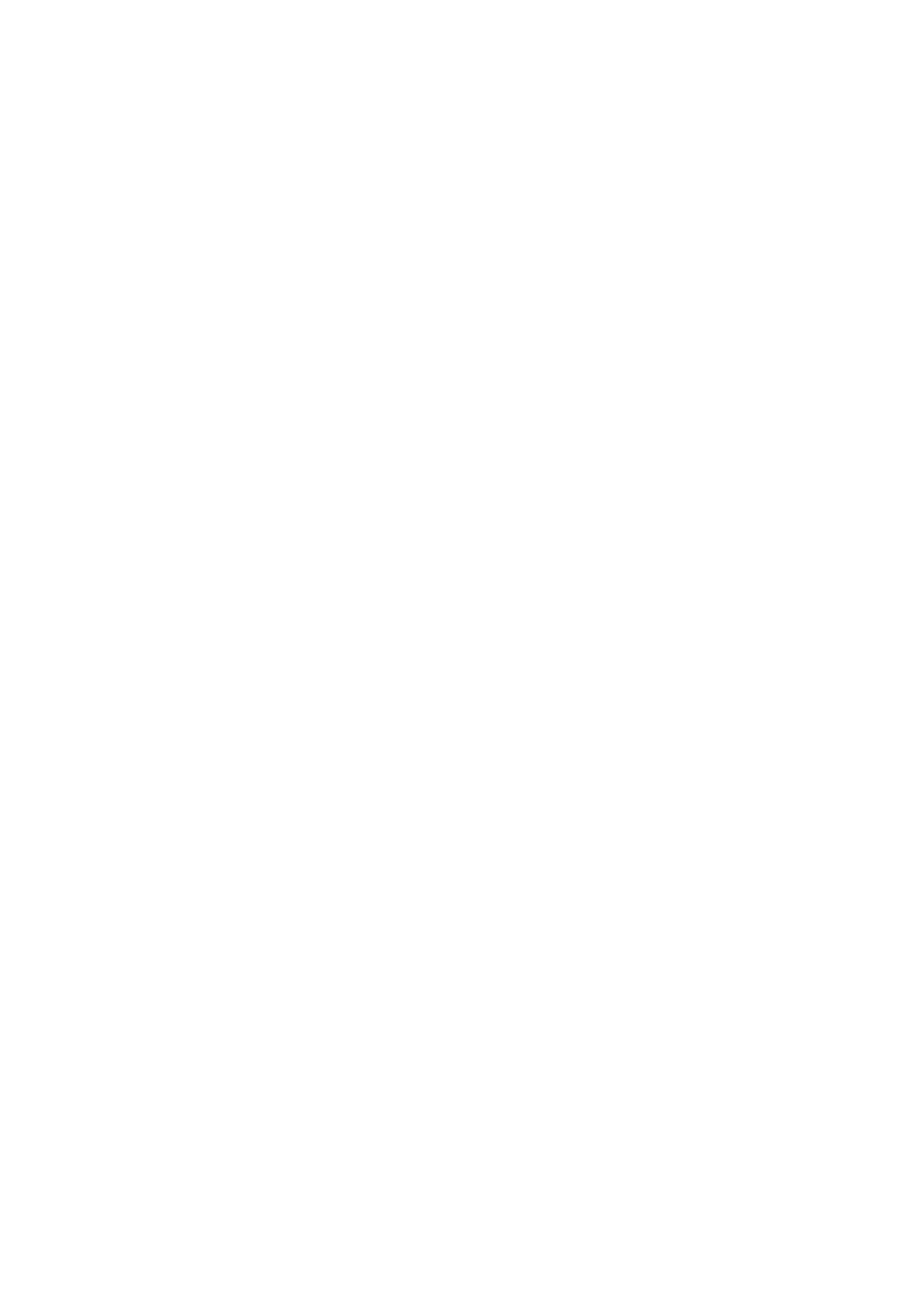# A **BILL**

#### [AS AMENDED IN COMMITTEE]

#### TO

Confer power on the Prime Minister to notify, under Article 50(2) of the Treaty on European Union, the United Kingdom's intention to withdraw from the EU.

E IT ENACTED by the Queen's most Excellent Majesty, by and with the advice and consent of the Lords Spiritual and Temporal, and Commons, in this present **P**EIT ENACTED by the Queen's most Excellent Majesty, by and with consent of the Lords Spiritual and Temporal, and Commons, Parliament assembled, and by the authority of the same, as follows:  $-$ 

#### **1 Power to notify withdrawal from the EU**

- (1) The Prime Minister may notify, under Article 50(2) of the Treaty on European Union, the United Kingdom's intention to withdraw from the EU.
- (2) Within three months of exercising the power under subsection (1), Ministers of the Crown must bring forward proposals to ensure that citizens of another European Union or European Economic Area country and their family members, who are legally resident in the United Kingdom on the day on which this Act is passed, continue to be treated in the same way with regards to their EU derived-rights and, in the case of residency, their potential to acquire such rights in the future.
- (3) This section has effect despite any provision made by or under the European Communities Act 1972 or any other enactment.

#### **2 Short title**

This Act may be cited as the European Union (Notification of Withdrawal) Act 2017.

*15*